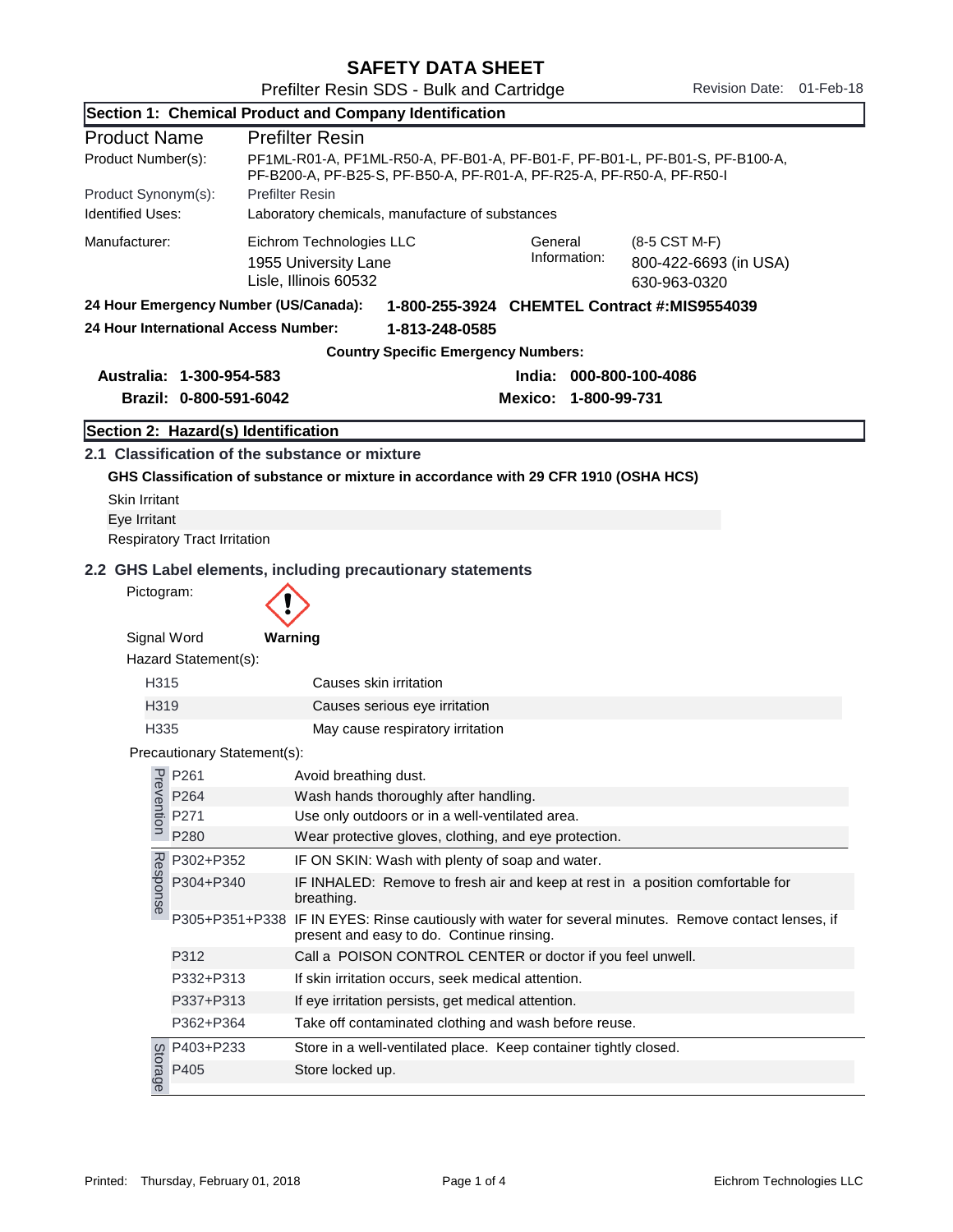P<sub>501</sub> Dispose of contents/container in accordance with federal, state, and local regulations.

|                                | Dispose of contents/container in accordance with federal, state, and local regulations. |                  |
|--------------------------------|-----------------------------------------------------------------------------------------|------------------|
|                                | 2.3 Hazards Not Otherwise Classified (HNOC) or not covered by GHS:                      |                  |
|                                | Section 3: Composition / Information on Ingredients                                     |                  |
| Component                      | CAS Number                                                                              | Percentage Range |
| Nonionic Acrylic Ester Polymer | <b>Trade Secret</b>                                                                     | 100%             |

| Section 4: First-aid Measures                                                           |                                                                                                                                                             |
|-----------------------------------------------------------------------------------------|-------------------------------------------------------------------------------------------------------------------------------------------------------------|
| Ingestion                                                                               | Rinse mouth and call a POISON CONTROL CENTER or doctor if you feel unwell.                                                                                  |
| <b>Skin Contact</b>                                                                     | Wash immediately with soap and copious amounts of water. Remove and wash<br>contaminated clothing promptly. If irritation develops, seek medical attention. |
| Eye Contact                                                                             | IF IN EYES: Rinse cautiously with water for several minutes. Remove contact<br>lenses, if present and easy to do. Continue rinsing.                         |
|                                                                                         | If eye irritation persists, get medical attention.                                                                                                          |
| Inhalation                                                                              | IF INHALED: Remove to fresh air and keep at rest in a position comfortable for<br>breathing.                                                                |
| Most important symptoms and effects,<br>both acute and delayed                          | No further relevant information available.                                                                                                                  |
| Indication of any immediate medical<br>attention and special treatment needed antidote. | Treat according to symptoms (decontamination, vital functions), no known specific                                                                           |

| Section 5: Firefighting Measures                   |                                                                                                            |
|----------------------------------------------------|------------------------------------------------------------------------------------------------------------|
| <b>Extinguishing Media</b>                         | Foam, CO2, Dry Chemical                                                                                    |
|                                                    | Use fire extinguishing methods suitable to surrounding conditions                                          |
| Fire and Explosion Hazards                         | Highly toxic and irritating fumes may be released and extinguishing water runoff may<br>be toxic.          |
| Protective Equipment                               | Wear positive pressure self-contained breathing apparatus and full personal<br>protective equipment.       |
| Special Hazards                                    | No further relevant information available.                                                                 |
| Section 6: Accidental Release Measures             |                                                                                                            |
| Personal precautions                               | Surface may be slippery.                                                                                   |
|                                                    | Use proper personal protect equipment (specified in section 8)                                             |
| <b>Environmental Precautions</b>                   | Avoid release to the environment.                                                                          |
| and clean-up                                       | Methods and materials for containment Sweep up material and transfer to a suitable container for disposal. |
| Reference to other sections                        | For disposal see section 13.                                                                               |
| Section 7: Handling and Storage                    |                                                                                                            |
| Conditions for safe handling                       | Use mechanical exhaust if dust is formed.                                                                  |
| Conditions for safe storage                        | Normal warehouse storage in cool, dry area is satisfactory.                                                |
| Specific End Use(s)                                | Apart from the uses mentioned in section 1 no other specific uses are stipulated.                          |
| Section 8: Exposure Controls / Personal Protection |                                                                                                            |
| <b>Control Parameters</b>                          | Contains no substances with occupational exposure limit values.                                            |
| Eye protection                                     | Wear safety glasses.                                                                                       |
| Body protection                                    | Wear protective gloves and clothing.                                                                       |
| Respiratory protection                             | Do not breathe dust.                                                                                       |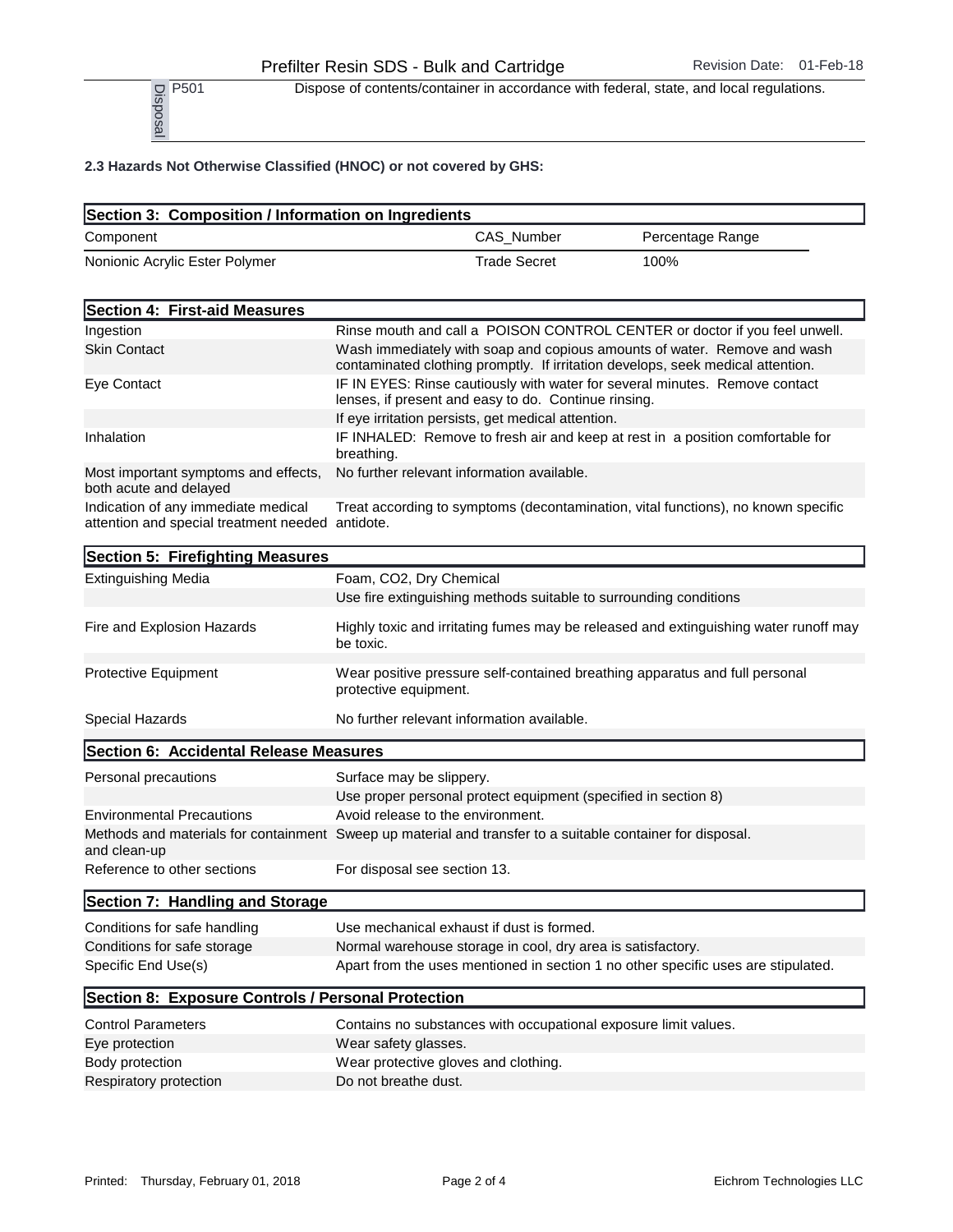## Prefilter Resin SDS - Bulk and Cartridge Revision Date: 01-Feb-18

| Section 9: Physical Properties                                                                     |                                 |                                                                                                           |                            |  |
|----------------------------------------------------------------------------------------------------|---------------------------------|-----------------------------------------------------------------------------------------------------------|----------------------------|--|
| Information on basic physical and chemical properties                                              |                                 |                                                                                                           |                            |  |
| Appearance:                                                                                        | Powder                          | <b>Explosion Limits</b>                                                                                   | Not Established.           |  |
|                                                                                                    | white, spherical beads          | (Upper/Lower):                                                                                            |                            |  |
| Odor:                                                                                              | <b>Odorless</b>                 | Flash Point:                                                                                              | Not applicable.            |  |
| Odor Threshold:                                                                                    | No data available               | Flammability:                                                                                             | May form combustible dust  |  |
| pH:                                                                                                | Not Relevant                    |                                                                                                           | concentrations in air.     |  |
| <b>Melting Point:</b>                                                                              | No data available.              | Autolgnition Temperature:                                                                                 | 427 °C (800.6°F) estimated |  |
| <b>Boiling Point:</b>                                                                              | No data available.              | Decomposition                                                                                             | No data available          |  |
| <b>Relative Density:</b>                                                                           | 0.6 g/mL at 25°C.               | Temperature                                                                                               |                            |  |
| Solubility:                                                                                        | Practically insoluble in water. | VaporPressure:                                                                                            | Not Applicable.            |  |
| <b>Partition Coefficient:</b>                                                                      | No data available.              | VaporDensity:                                                                                             | Not Applicable.            |  |
| Viscosity:                                                                                         | Not Applicable                  | <b>Evaporation Rate:</b>                                                                                  | $<$ 1 (Butyl Acetate = 1). |  |
| Section 10: Stability and Reactivity                                                               |                                 |                                                                                                           |                            |  |
| Reactivity                                                                                         |                                 | No hazardous reactions if stored and handled as indicated.                                                |                            |  |
| <b>Chemical Stability</b>                                                                          |                                 | Stable under normal handling and storage conditions.                                                      |                            |  |
| <b>Hazardous Reactions</b>                                                                         |                                 | No hazardous reactions are expected in normal laboratory use. Hazardous<br>polymerization will not occur. |                            |  |
| Conditions to Avoid                                                                                | discharge.                      | Avoid all sources of ignition; heat, sparks, open flame. Avoid electro-static                             |                            |  |
| Materials to Avoid                                                                                 |                                 | There are no known materials which are incompatible with this product.                                    |                            |  |
| Hazardous decomposition Products<br>Thermal decomposition may yield the following: monomer vapors. |                                 |                                                                                                           |                            |  |
| Section 11: Toxicology Information                                                                 |                                 |                                                                                                           |                            |  |

|                                   | The product has not been tested. The statements on toxicology have been derived<br>from the properties of the individual components. |
|-----------------------------------|--------------------------------------------------------------------------------------------------------------------------------------|
| Other                             |                                                                                                                                      |
|                                   | No data are available for this material. The information shown is based on profiles<br>of compositionally similar materials.         |
| <b>Acute Toxicity</b>             |                                                                                                                                      |
| <b>Oral Effects</b>               | Oral LD50 $>$ 5,000 mg/kg (rat)                                                                                                      |
| <b>Inhalation Effects</b>         | No data available for acute inhalation effects of this product.                                                                      |
| <b>Dermal Effects</b>             | Dermal LD50 > 5,000 mg/kg (rabbit)                                                                                                   |
| Skin corrosion/irritation         |                                                                                                                                      |
|                                   | No data available regarding skin irritation/corrosion.                                                                               |
| Serious eye damage/irritation     |                                                                                                                                      |
|                                   | No data available regarding serious eye damage/irritation.                                                                           |
| Respiratory or skin sensitization |                                                                                                                                      |
|                                   | No data available regarding respiratory or skin sensitization effects of the powder<br>component.                                    |
| Germ Cell Mutagenicity            |                                                                                                                                      |
|                                   | No data available regarding mutagenic effects of this product.                                                                       |
| Carcinogenicity                   |                                                                                                                                      |
| <b>Reproductive Toxicity</b>      | No data available regarding carcinogenic effects of this product.                                                                    |
|                                   | No data available regarding reproductive effects of this product.                                                                    |
| Specific Target Organ Toxicity    |                                                                                                                                      |
| Single Exposure                   | No data available regarding specific target organ toxicity single exposure.                                                          |
| <b>Repeated Exposure</b>          | No data available regarding specific target organ toxicity repeated exposure.                                                        |
| <b>Aspiration Hazard</b>          |                                                                                                                                      |
|                                   | No data available regarding aspiration hazards associated with this product.                                                         |